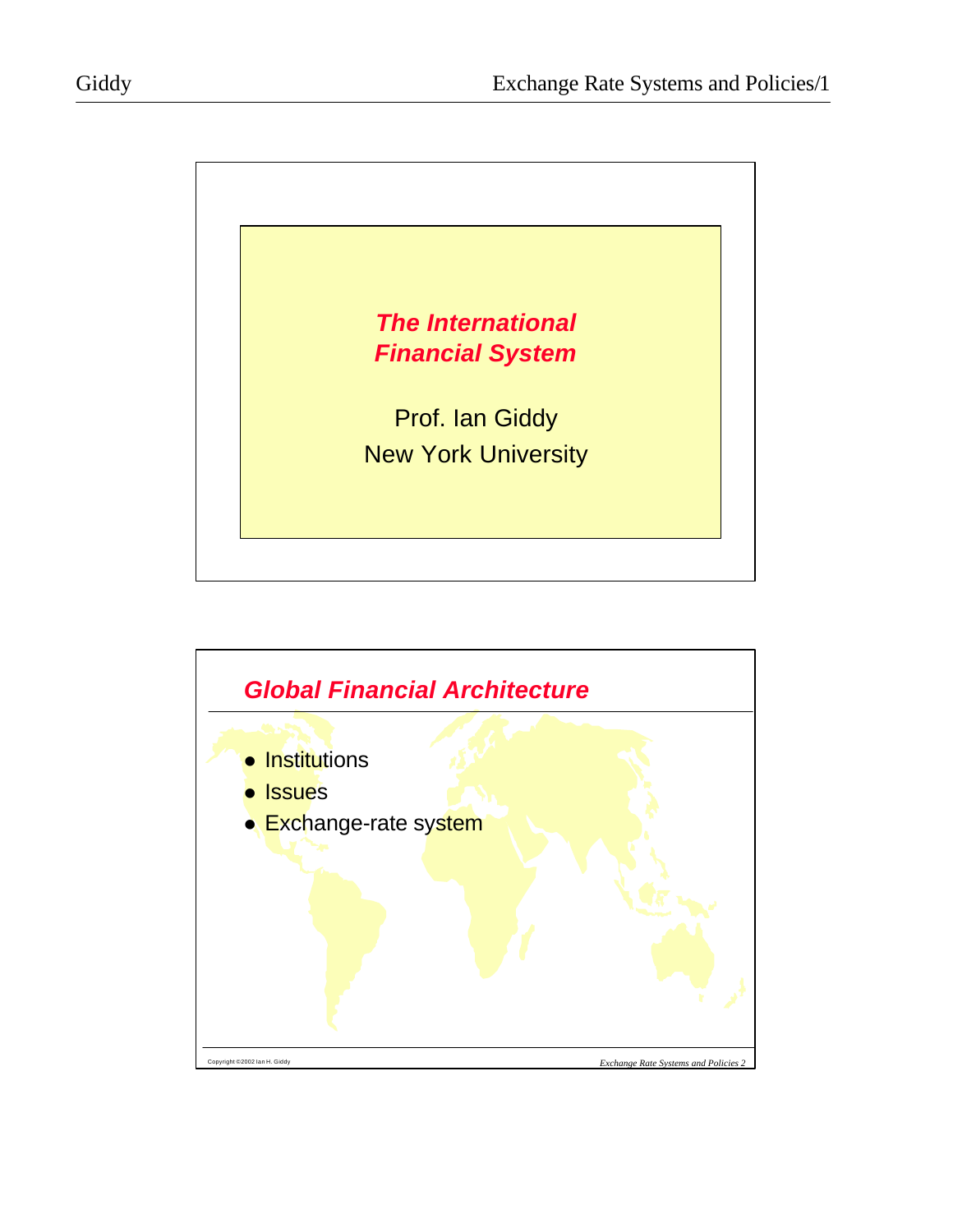

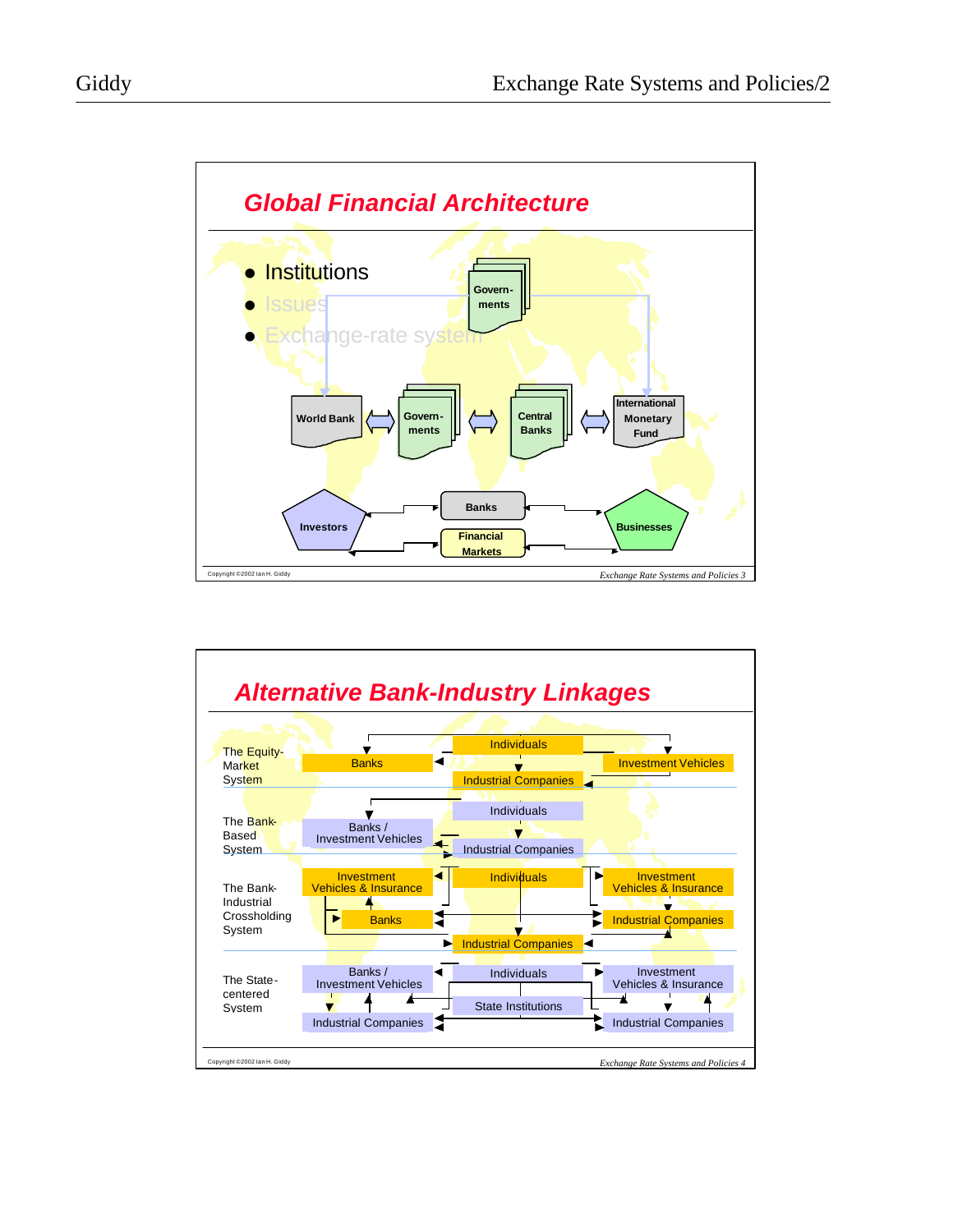

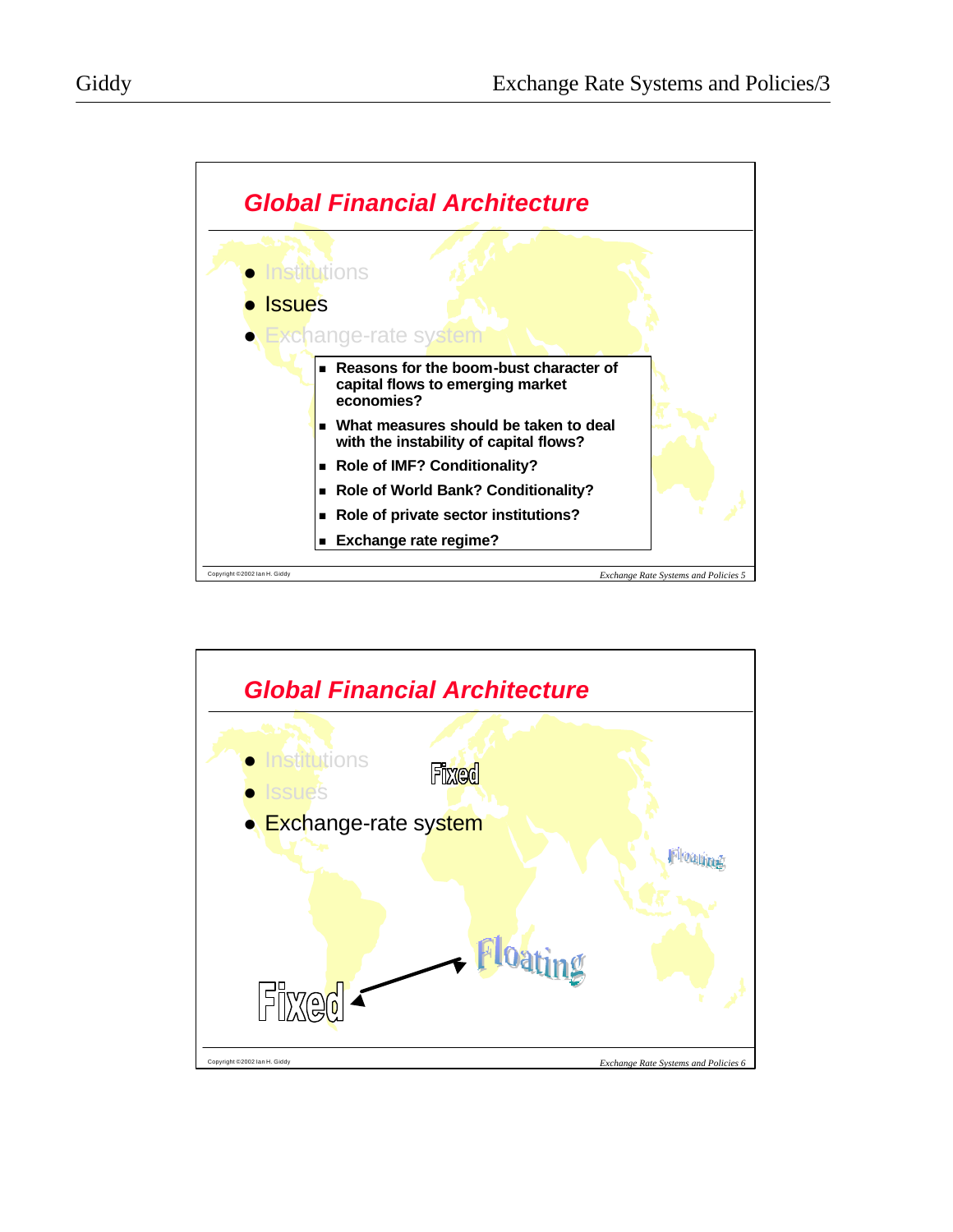

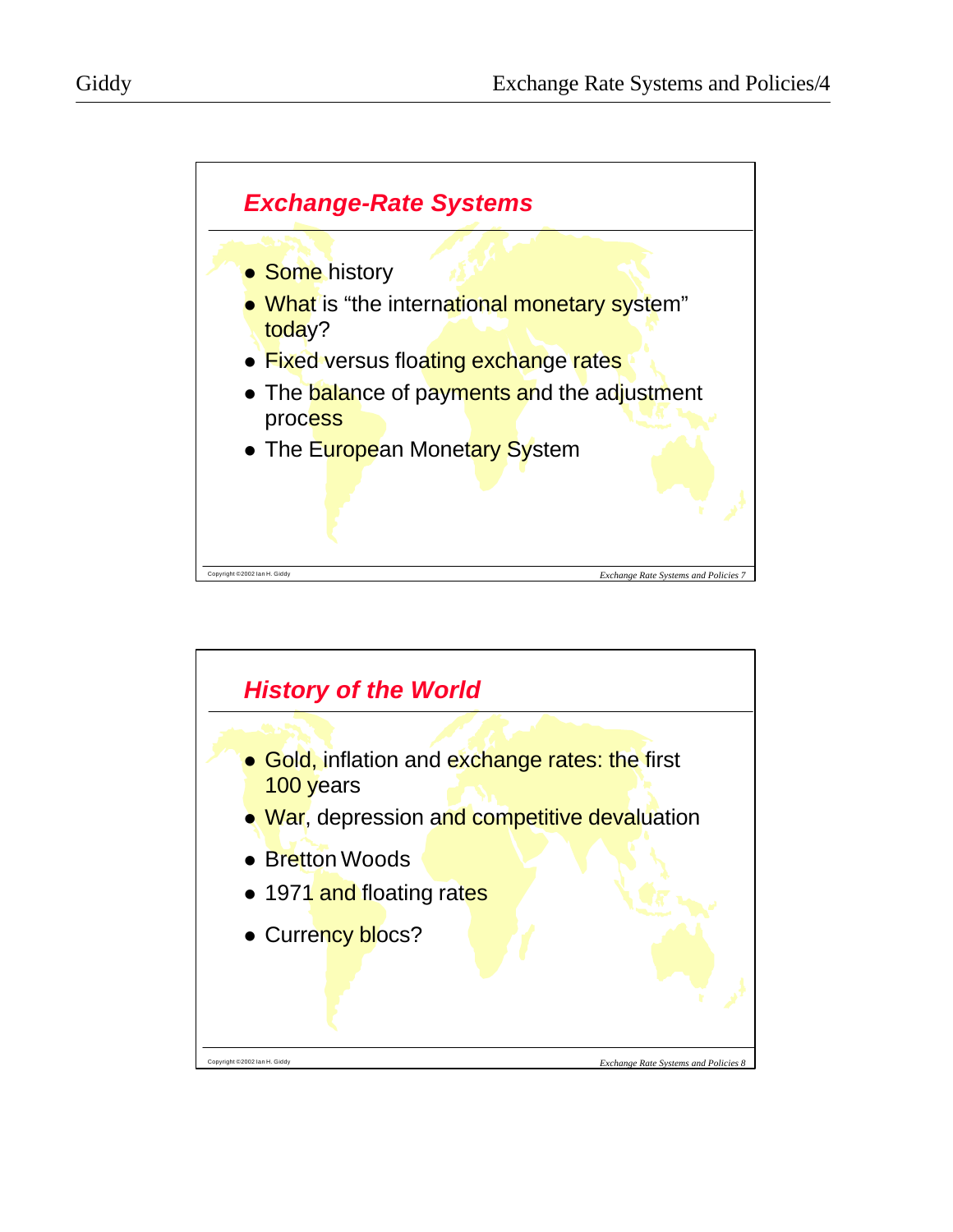



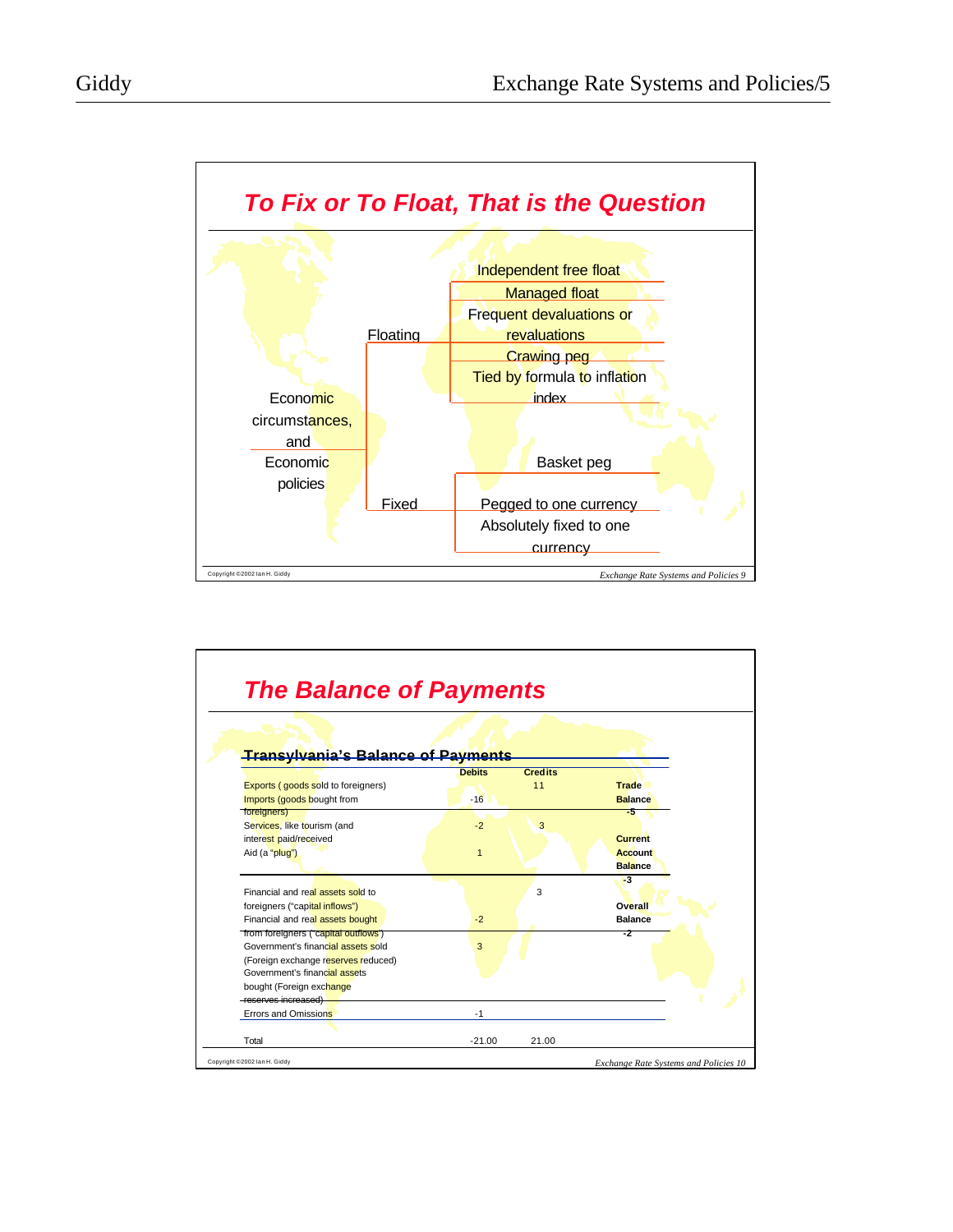

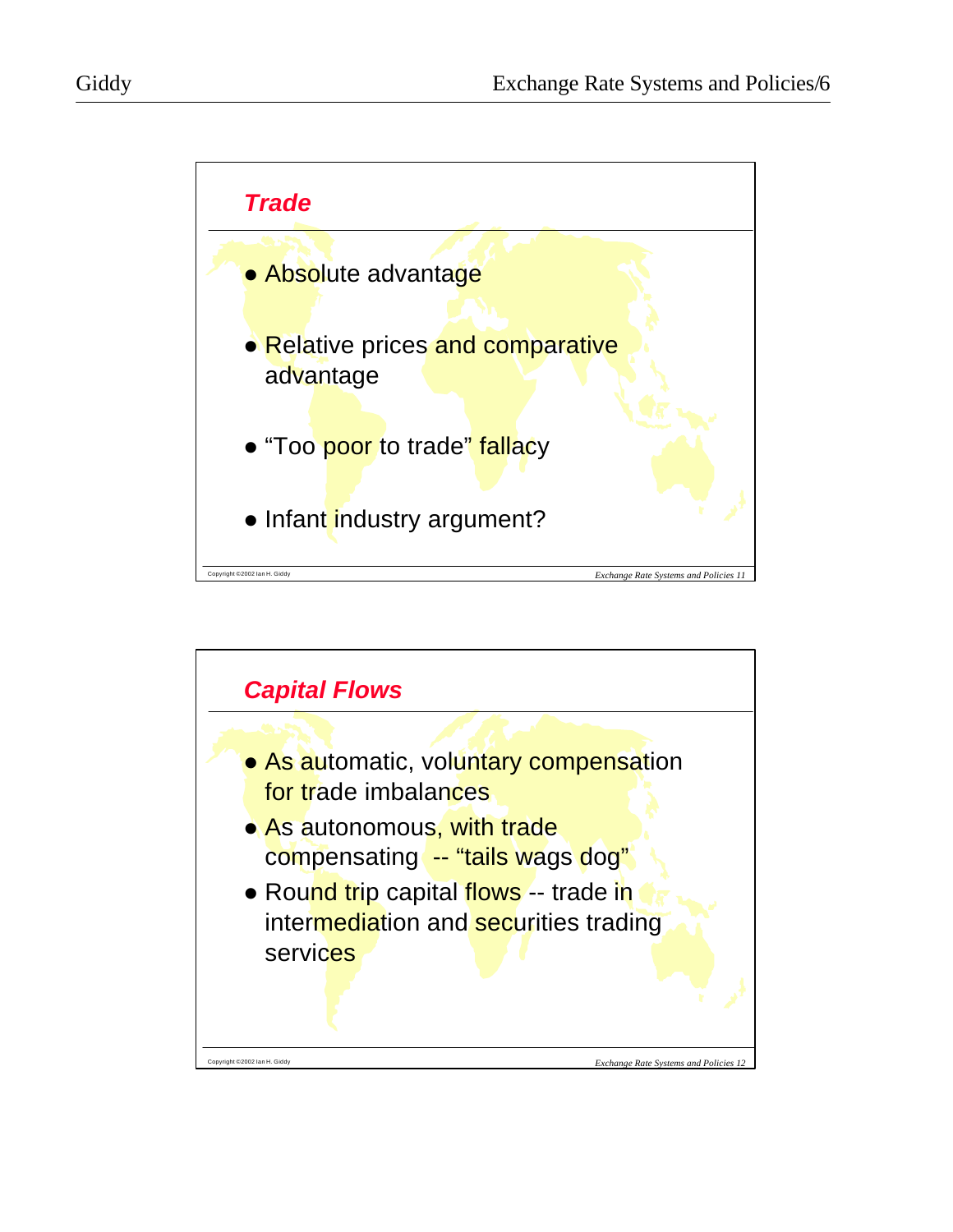

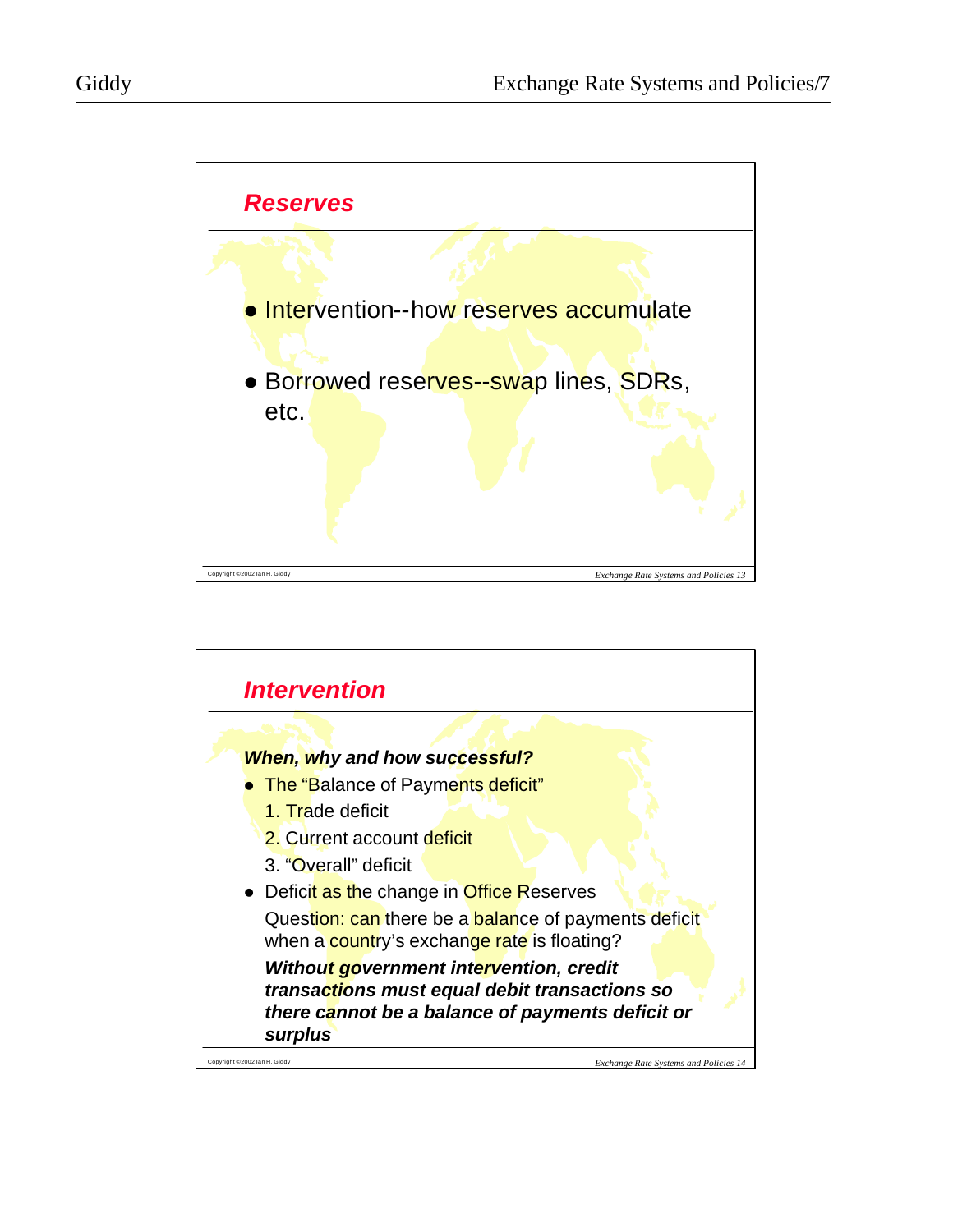



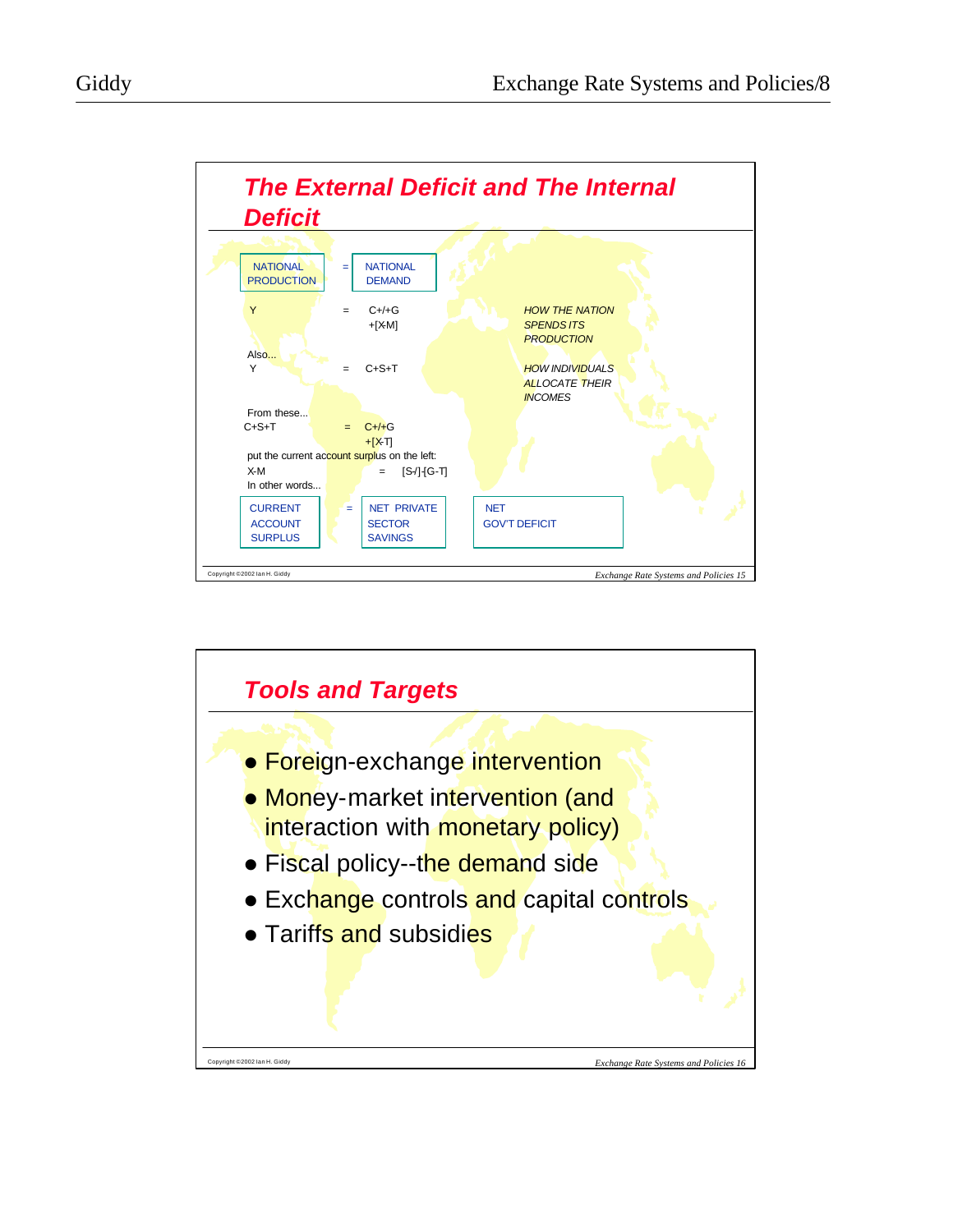



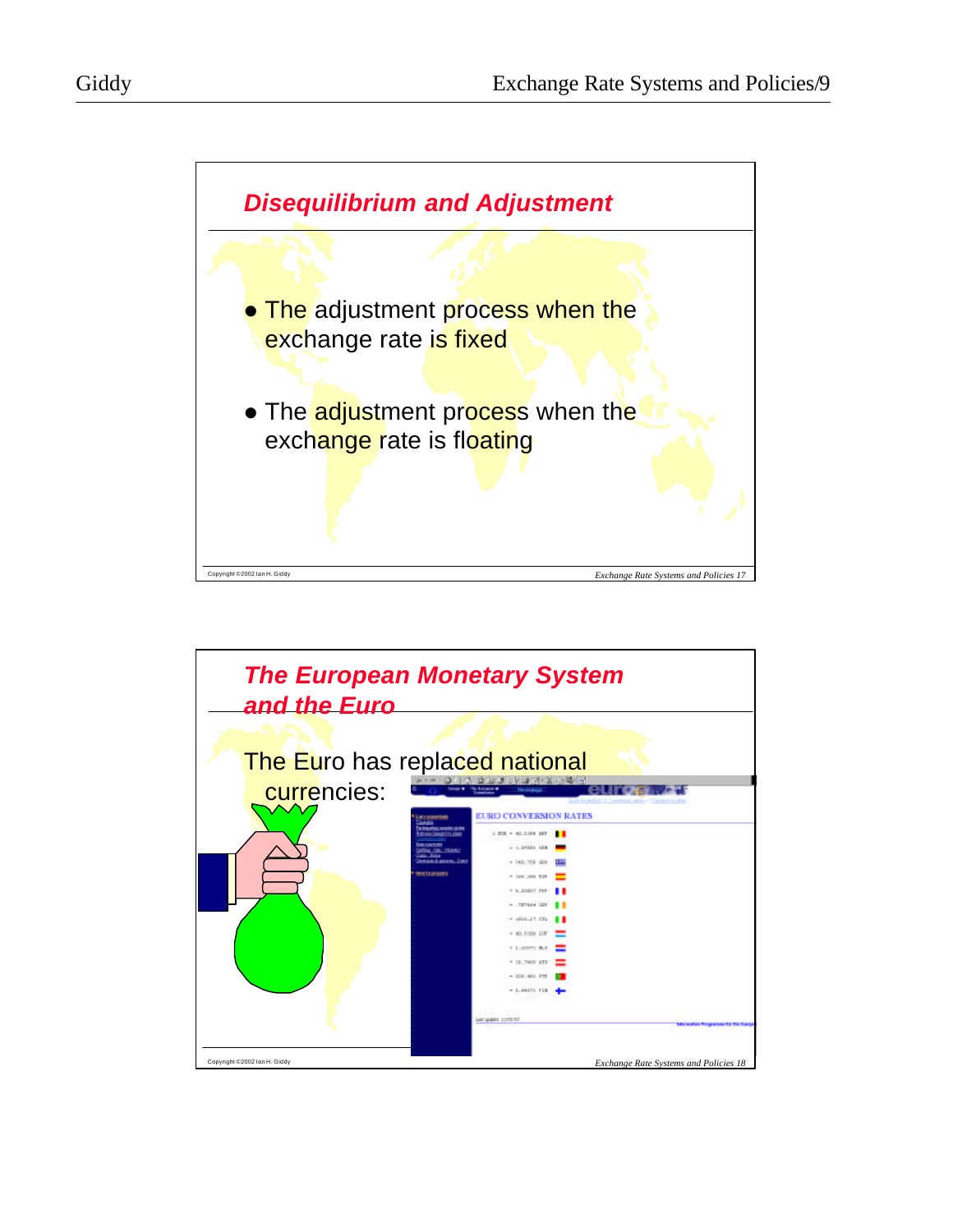

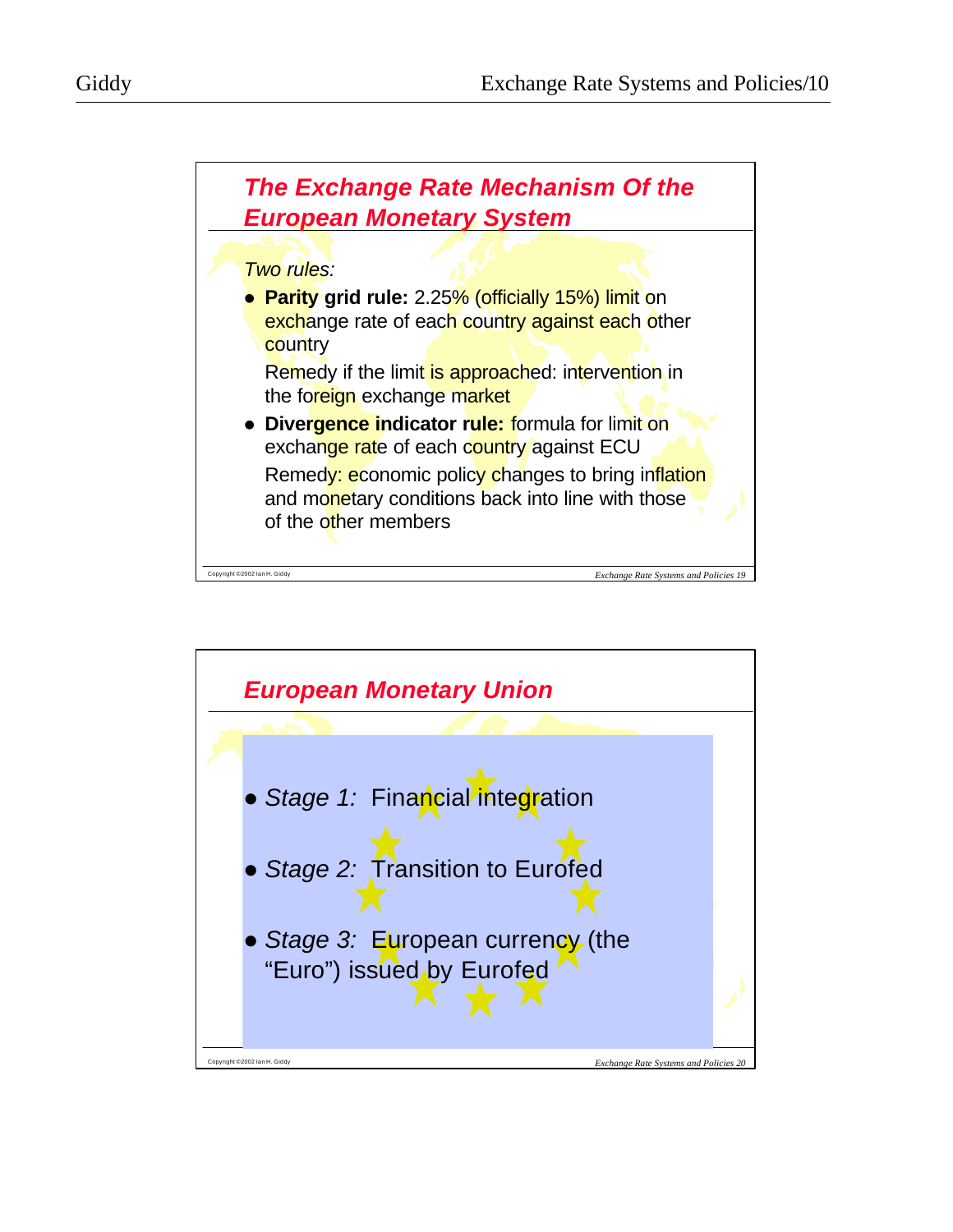

Copyright ©2002 Ian H. Giddy *Exchange Rate Systems and Policies 21*

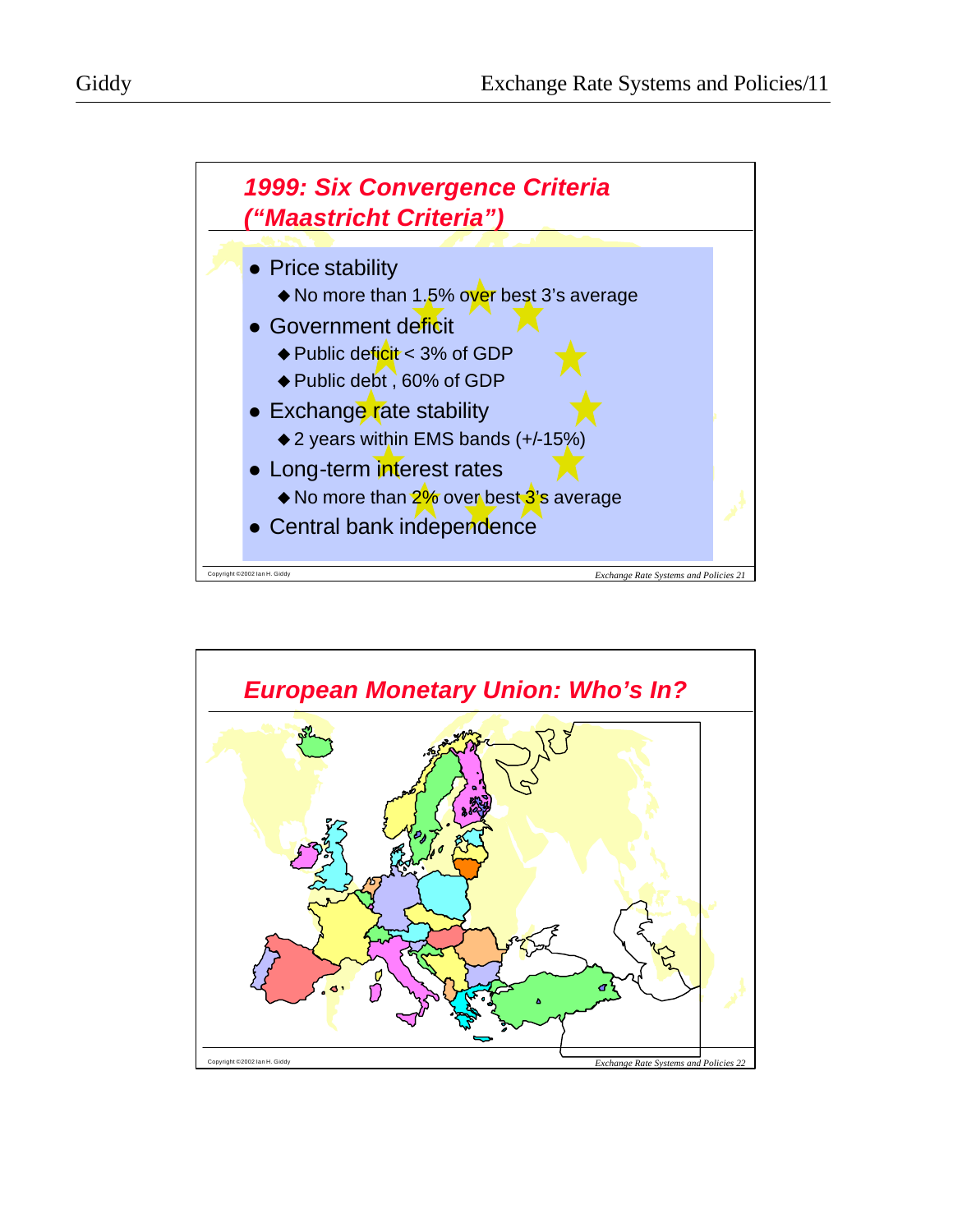

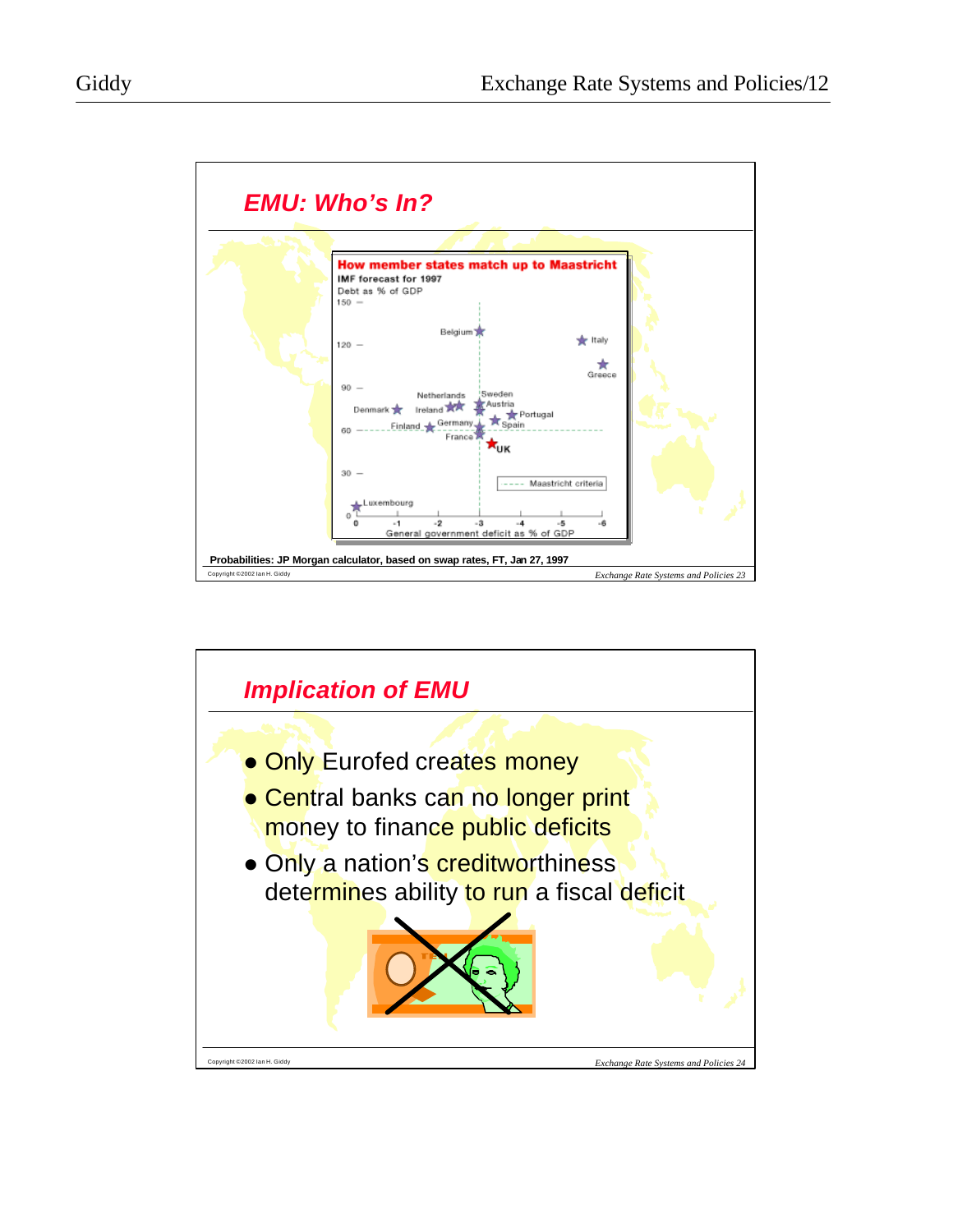|                    | Moody's |            | S&P Cost (bp) |
|--------------------|---------|------------|---------------|
| Austria            | Aaa     | AAA        |               |
| <b>France</b>      | Aaa     | AAA        |               |
| Germany            | Aaa     | <b>AAA</b> |               |
| <b>Netherlands</b> | Aaa     | <b>AAA</b> | $\Omega$      |
| Britain            | Aaa     | <b>AAA</b> |               |
| Luxembourg         | Aaa     | <b>AAA</b> |               |
| <b>Belgium</b>     | Aa1     | $AA+$      | 50            |
| <b>Denmark</b>     | Aa1     | $AA+$      | 50            |
| Italy              | Aa3     | AA         | 75            |
| Spain              | Aa2     | AA         | 75            |
| Ireland            | Aa1     | AA         | 75            |
| Portugal           | Aa3     | AA-        | 95            |
| Greece             | Baa1    | BBB-       | 260           |

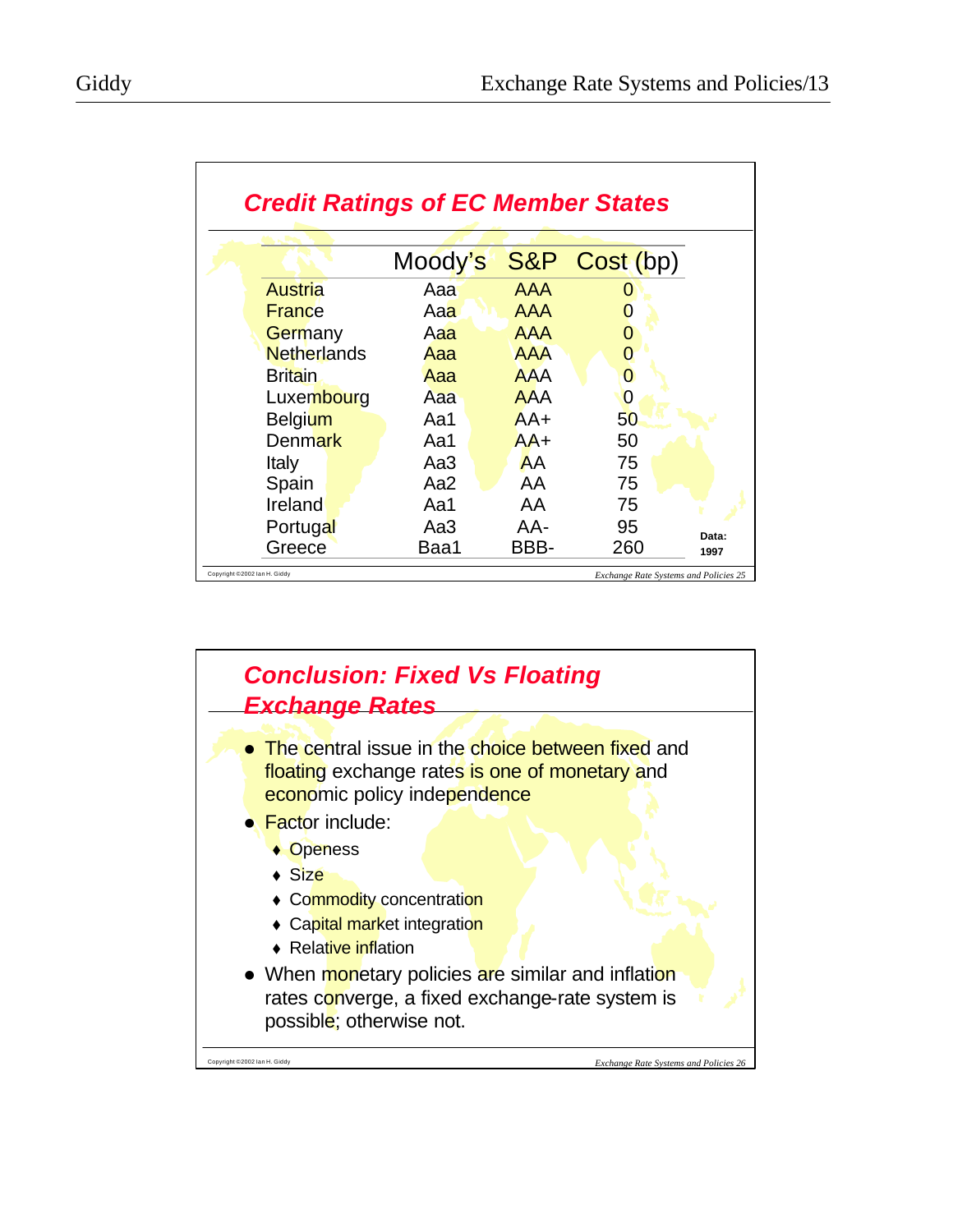

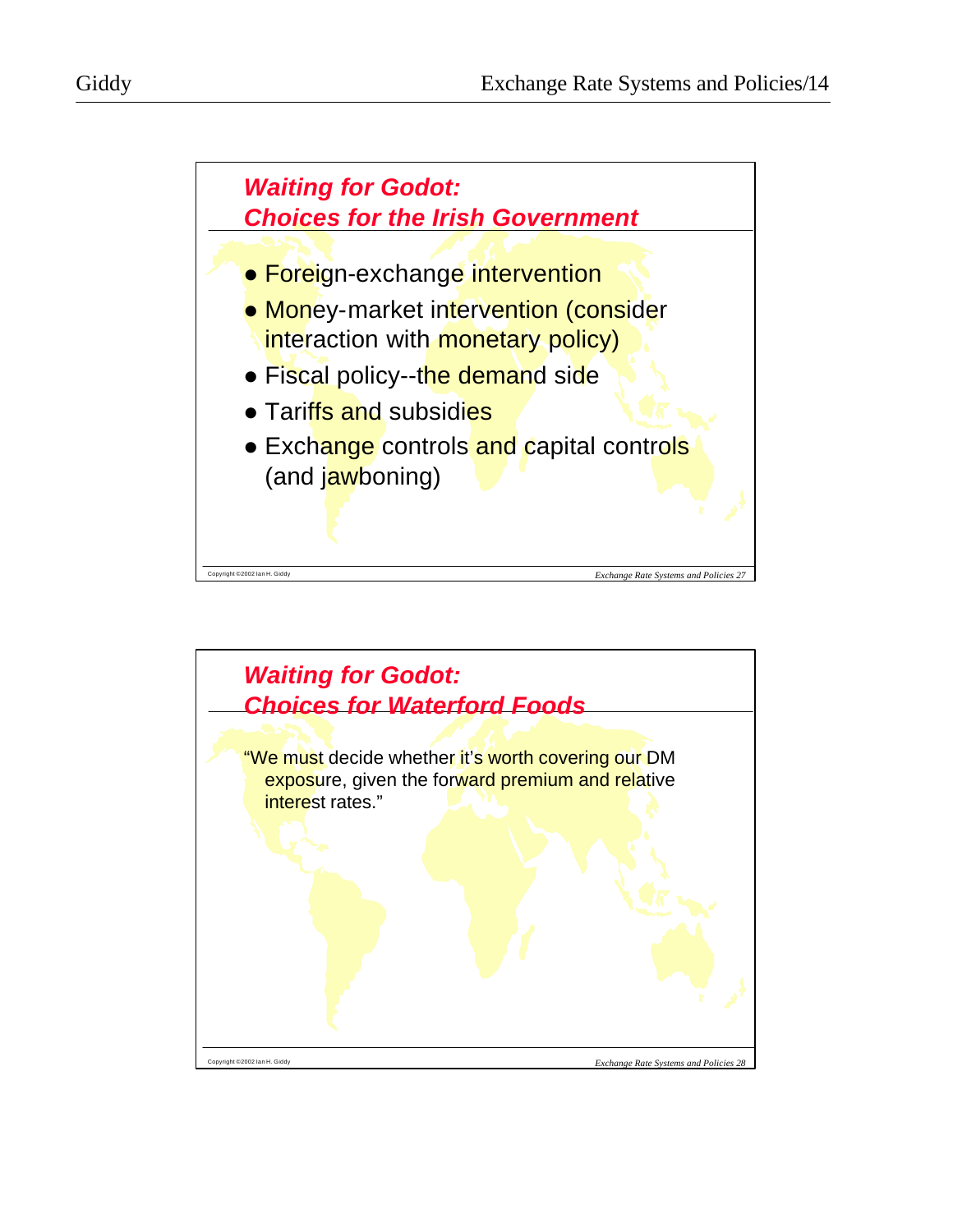

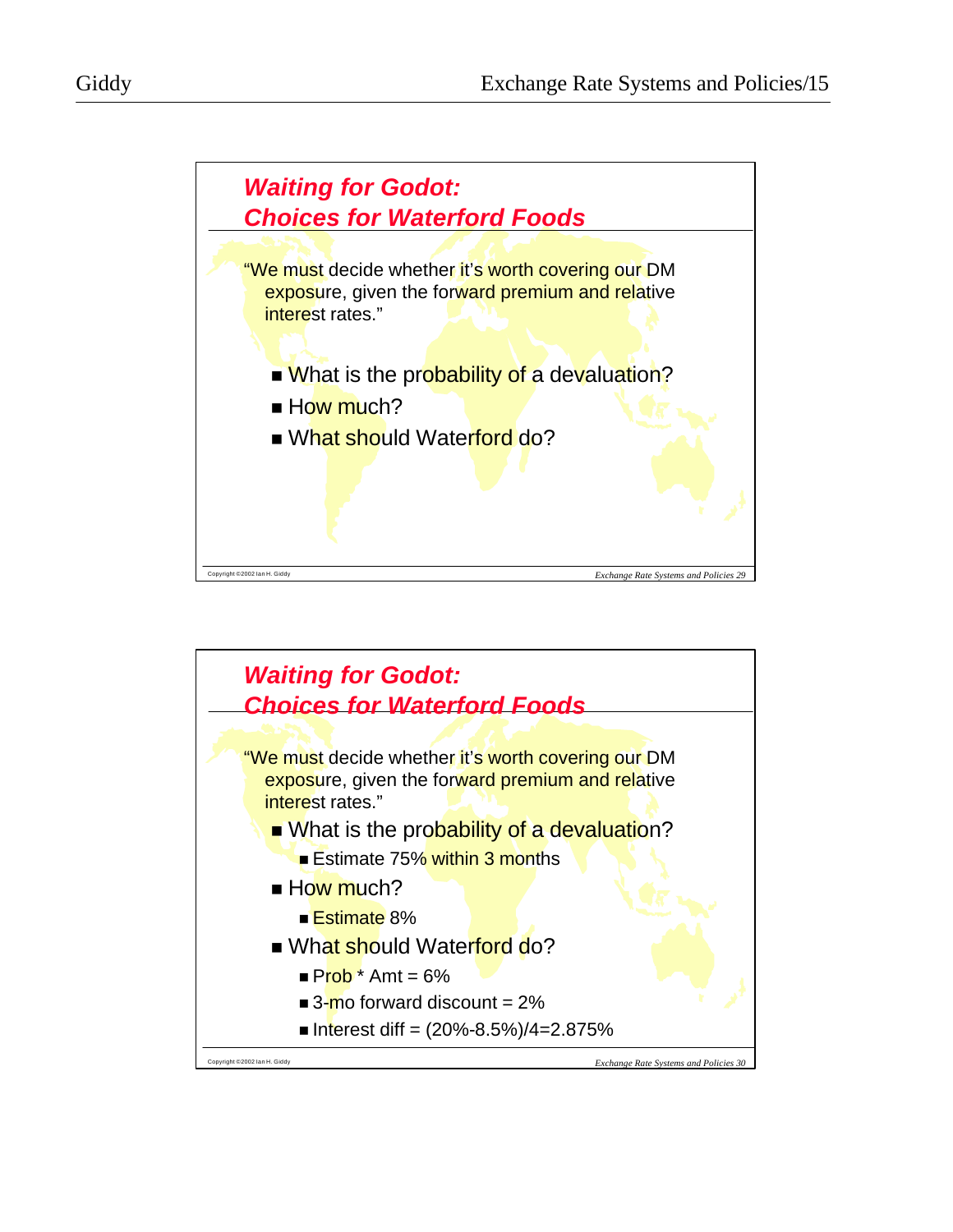

3. *Whether* the exchange rate will be changed, or whether some other policy measure will be eonomically and politically feasible.

Copyright ©2002 Ian H. Giddy *Exchange Rate Systems and Policies 31*

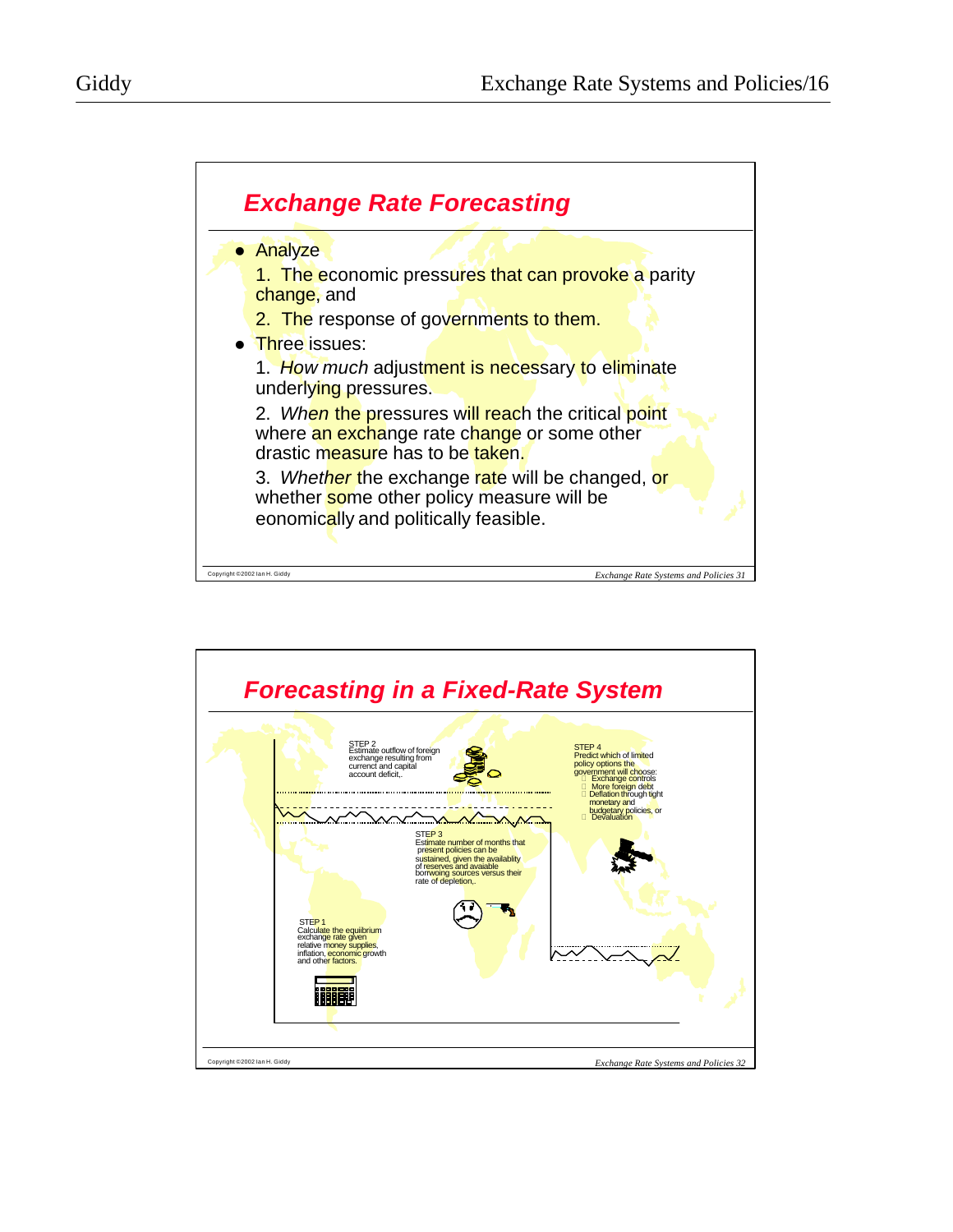

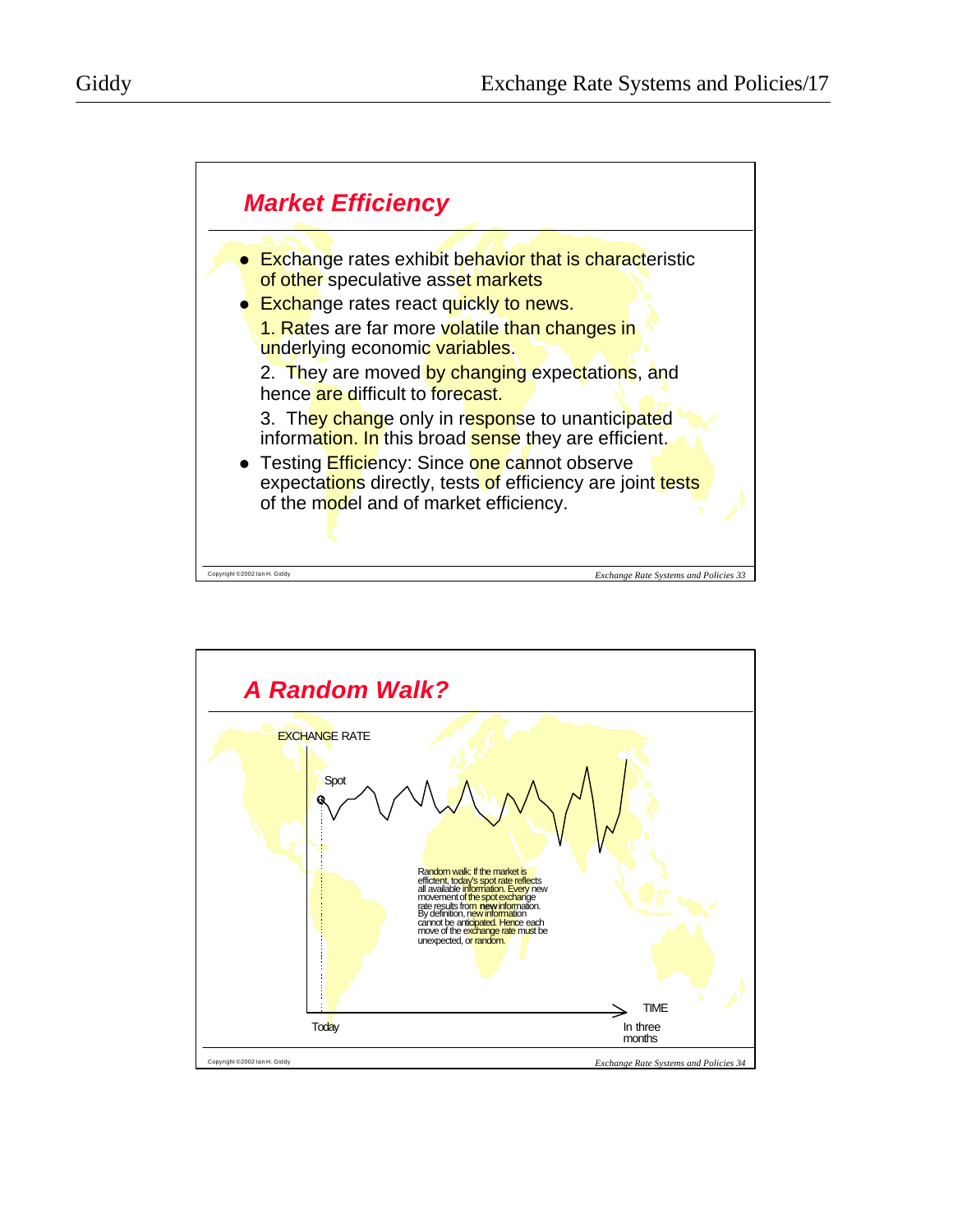

Copyright ©2002 Ian H. Giddy *Exchange Rate Systems and Policies 35*